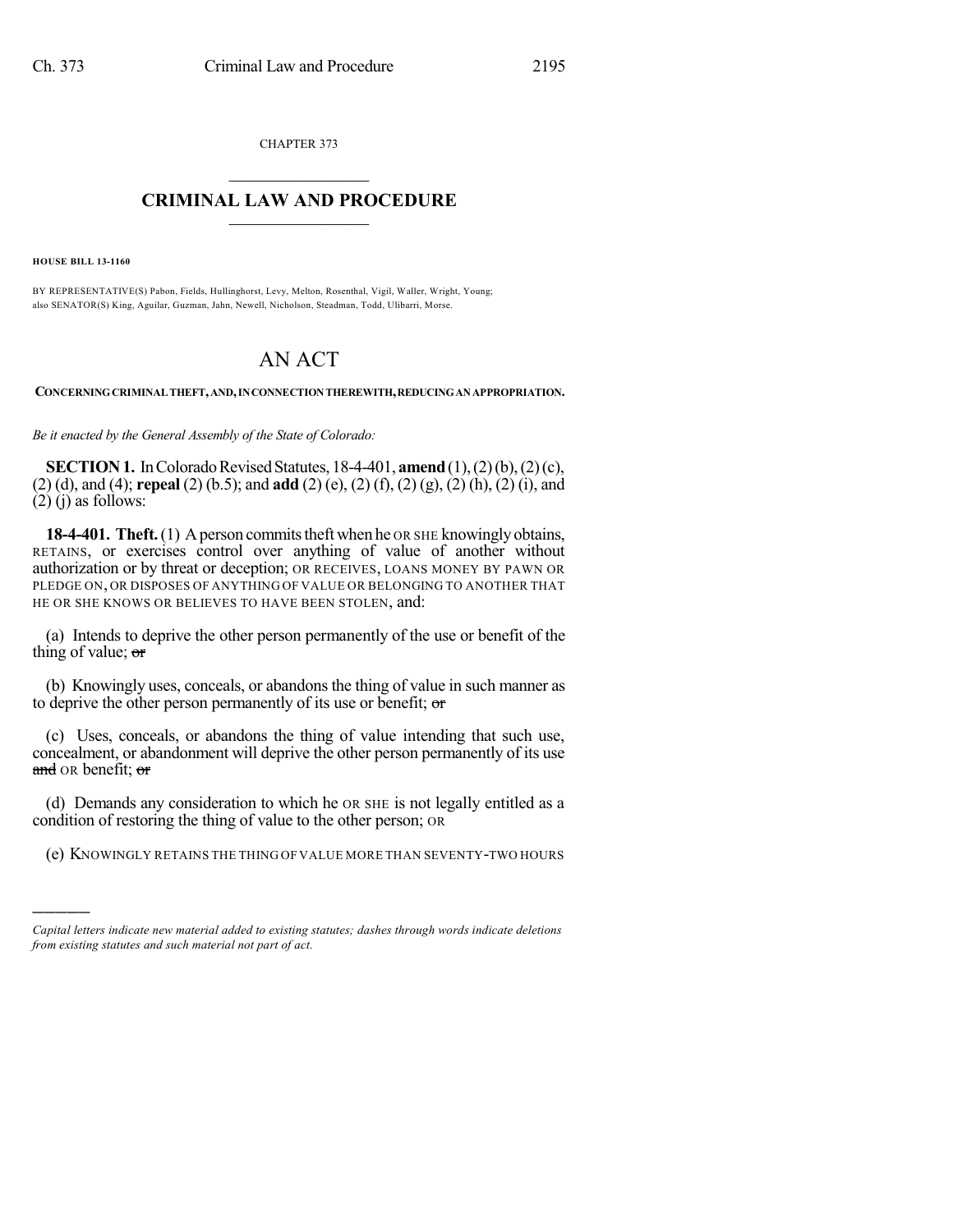AFTER THE AGREED-UPON TIME OF RETURN IN ANY LEASE OR HIRE AGREEMENT.

(2) Theft is:

(b) A class  $2$  misdemeanor CLASS 1 PETTY OFFENSE if the value of the thing involved is less than five hundred FIFTY dollars;

(b.5) A class 1 misdemeanor if the value of the thing involved is five hundred dollars or more but less than one thousand dollars;

(c) A class 4 felony CLASS 3 MISDEMEANOR if the value of the thing involved is one thousand FIFTY dollars or more but less than twenty thousand THREE HUNDRED dollars;

(d) A class 3 felony CLASS 2 MISDEMEANOR if the value of the thing involved is twenty thousand dollars or more THREE HUNDRED DOLLARS OR MORE BUT LESS THAN SEVEN HUNDRED FIFTY DOLLARS;

(e) A CLASS 1 MISDEMEANOR IF THE VALUE OF THE THING INVOLVED IS SEVEN HUNDRED FIFTY DOLLARS OR MORE BUT LESS THAN TWO THOUSAND DOLLARS;

(f) A CLASS 6 FELONY IF THE VALUE OF THE THING INVOLVED IS TWO THOUSAND DOLLARS OR MORE BUT LESS THAN FIVE THOUSAND DOLLARS;

(g) A CLASS 5 FELONY IF THE VALUE OF THE THING INVOLVED IS FIVE THOUSAND DOLLARS OR MORE BUT LESS THAN TWENTY THOUSAND DOLLARS;

(h) A CLASS 4 FELONY IF THE VALUE OF THE THING INVOLVED IS TWENTY THOUSAND DOLLARS OR MORE BUT LESS THAN ONE HUNDRED THOUSAND DOLLARS;

(i) A CLASS 3 FELONY IF THE VALUE OF THE THING INVOLVED IS ONE HUNDRED THOUSAND DOLLARS OR MORE BUT LESS THAN ONE MILLION DOLLARS; AND

(j) A CLASS 2 FELONY IF THE VALUE OF THE THING INVOLVED IS ONE MILLION DOLLARS OR MORE.

 $(4)$  (a) When a person commits theft twice or more within a period of six months, two or more of the thefts may be aggregated and charged in a single count, in which event the thefts so aggregated and charged shall constitute a single offense, and, if THE PENALTY FOR WHICH SHALL BE BASED ON the aggregate value of the things involved, is one thousand dollars or more but less than twenty thousand dollars, it is a class 4 felony; however, if the aggregate value of the things involved is twenty thousand dollars or more, it is a class  $\overline{3}$  felony PURSUANT TO SUBSECTION (2) OF THIS SECTION.

(b) When a person commits theft twice or more against the same person pursuant to one scheme or course of conduct, the thefts may be aggregated and charged in a single count, in which event they shall constitute a single offense,  $\overline{and}$ , if THE PENALTY FOR WHICH SHALL BE BASED ON the aggregate value of the things involved, is one thousand dollars or more but less than twenty thousand dollars, it is a class 4 felony; however, if the aggregate value of the things involved is twenty thousand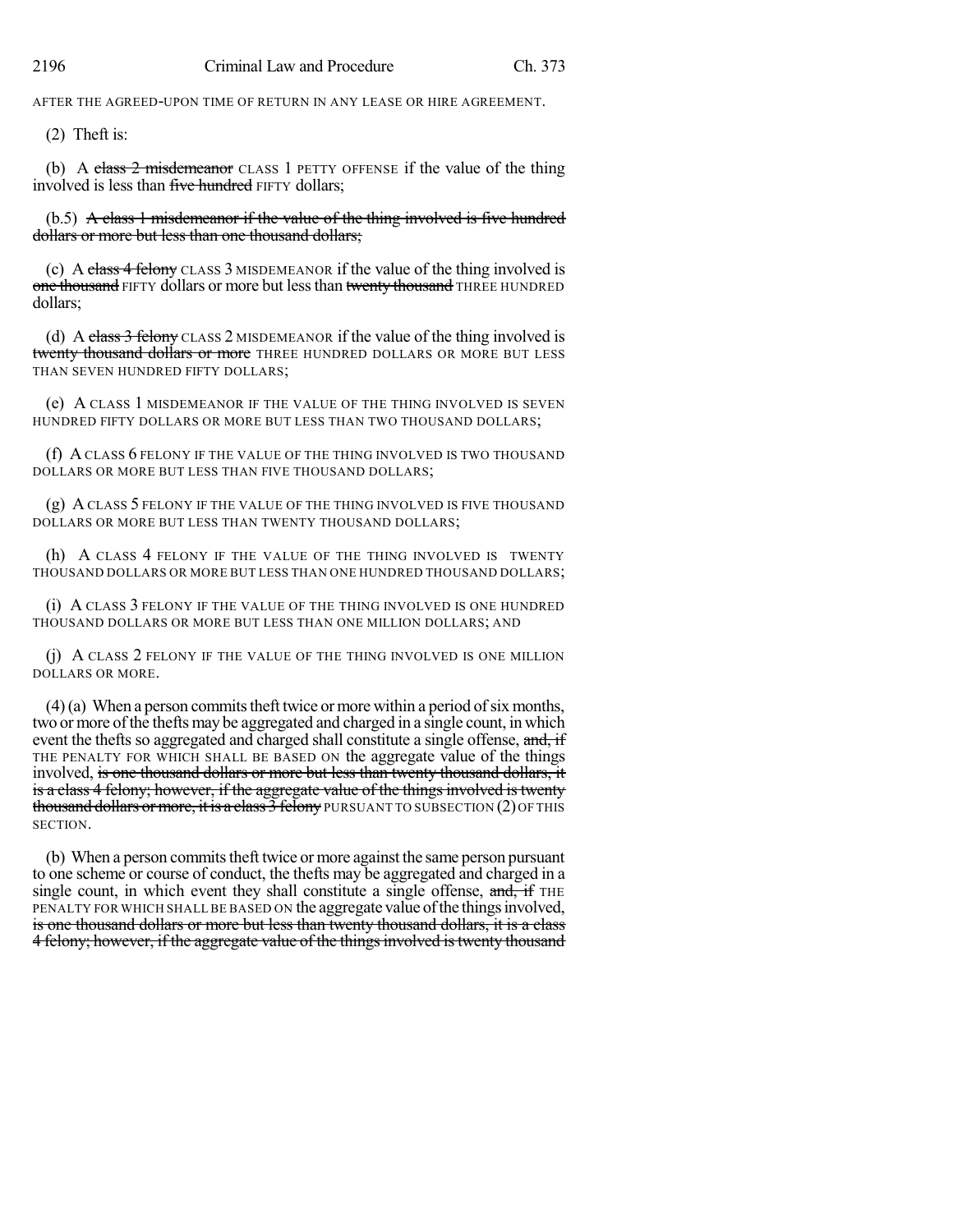dollars or more, it is a class 3 felony PURSUANT TO SUBSECTION (2) OF THIS SECTION.

**SECTION 2.** In Colorado Revised Statutes, **repeal** 18-4-402 as follows:

**18-4-402. Theft of rental property.** (1) A person commits theft of rental property if he:

(a) Obtains the temporary use of personal property of another, which is available only for hire, by means of threat or deception, or knowing that such use is without the consent of the person providing the personal property; or

(b) Having lawfully obtained possession for temporary use of the personal property of another which is available only for hire, knowingly fails to reveal the whereabouts of or to return said property to the owner thereof or his representative or to the person from whom he has received it within seventy-two hours after the time at which he agreed to return it.

(2) (Deleted by amendment, L. 2007, p. 1691, § 4, effective July 1, 2007.)

(3) Theft of rental property is a class 2 misdemeanor where the value of the property involved is less than five hundred dollars.

(3.5) Theft of rental property is a class 1 misdemeanor where the value of the property involved is five hundred dollars or more but less than one thousand dollars.

(4) Theft of rental property is a class 5 felony where the value of the property involved is one thousand dollars or more but less than twenty thousand dollars.

(5) Theft of rental property is a class 3 felony where the value of the property involved is twenty thousand dollars or more.

(6) When a person commits theft of rental property twice or more within a period of six months, two or more of the thefts of rental property may be aggregated and charged in a single count, in which event the thefts so aggregated and charged shall constitute a single offense, and, if the aggregate value of the property involved is one thousand dollars or more but less than twenty thousand dollars, it is a class 5 felony; however, if the aggregate value of the property involved istwenty thousand dollars or more, it is a class 3 felony.

**SECTION 3.** In Colorado Revised Statutes, **repeal** 18-4-410 as follows:

**18-4-410. Theft by receiving.** (1) Except as provided in subsection (6) of this section, a person commits theft by receiving when he receives, retains, loans money by pawn or pledge on, or disposes of anything of value of another, knowing or believing that said thing of value has been stolen, and when he intends to deprive the lawful owner permanently of the use or benefit of the thing of value.

(2) (Deleted by amendment, L. 2007, p. 1692, § 6, effective July 1, 2007.)

(3) Where the value of the thing involved is less than five hundred dollars, theft by receiving is a class 2 misdemeanor.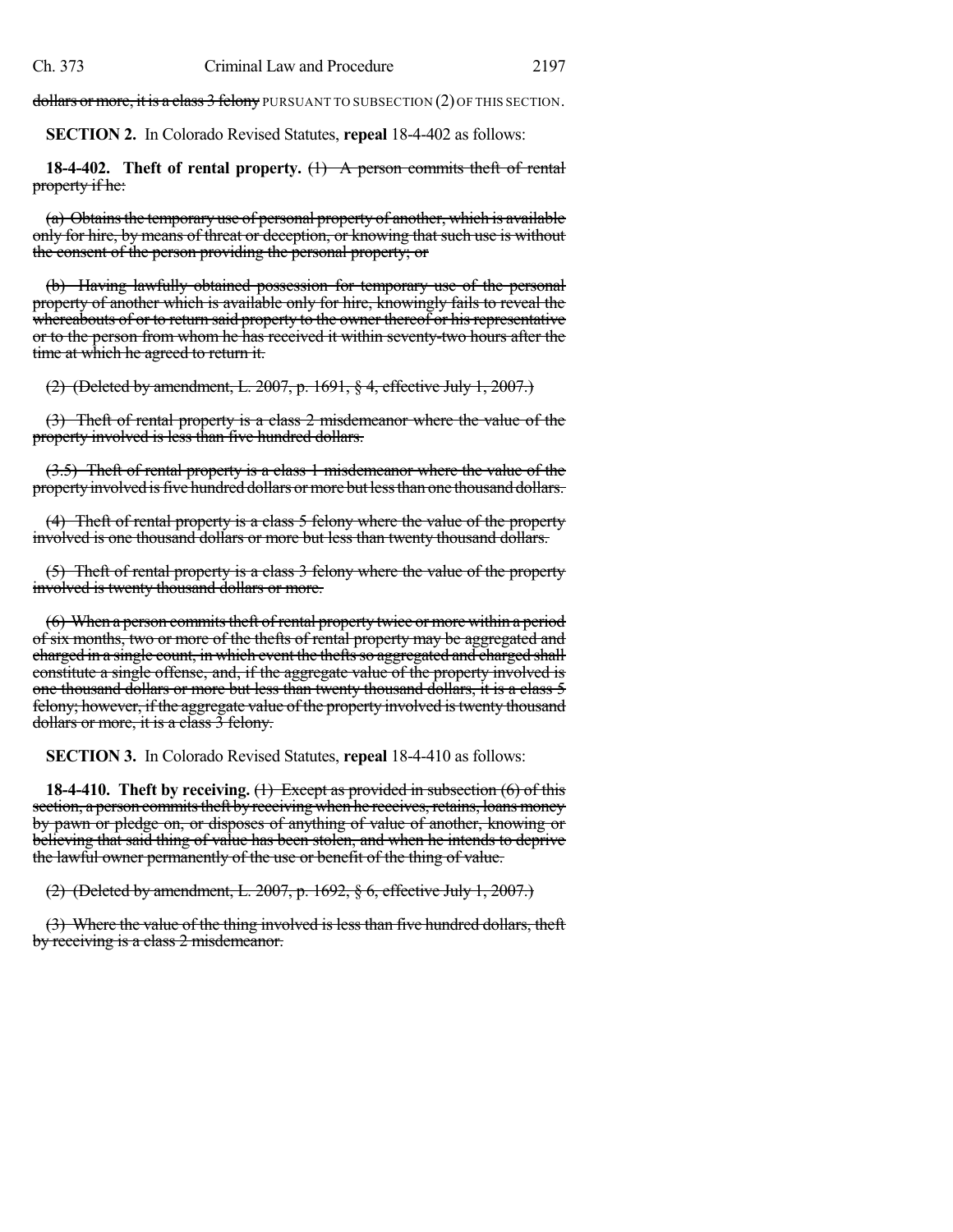(3.5) Where the value of the thing involved is five hundred dollars or more but less than one thousand dollars, theft by receiving is a class 1 misdemeanor.

(4) Where the value of the thing involved is one thousand dollars or more but less than twenty thousand dollars, theft by receiving is a class 4 felony.

(5) Where the value of the thing involved is twenty thousand dollars or more, theft by receiving is a class 3 felony.

(6) When the aggregate value of the thing or things involved is one thousand dollars or more and the person committing theft by receiving is engaged in the business of buying, selling, or otherwise disposing of stolen goods for a profit, theft by receiving is a class 3 felony.

(7) When a person commits theft by receiving twice or more within a period of six months, two or more of the thefts by receiving may be aggregated and charged in a single count, in which event the thefts so aggregated and charged shall constitute a single offense, and, if the aggregate value of the things involved is one thousand dollars or more but less than twenty thousand dollars, it is a class 4 felony; however, if the aggregate value of the things involved is twenty thousand dollars or more, it is a class 3 felony.

**SECTION 4.** In Colorado Revised Statutes, **amend** 18-4-411 as follows:

**18-4-411. Transactions for profit in stolen goods.** If any person commits theft by receiving as defined in section  $18-4-410$  (1) when OBTAINS CONTROL OVER STOLEN PROPERTY KNOWING OR BELIEVING THE PROPERTY TO HAVE BEEN STOLEN, AND such offense involves two or more separate stolen things of value each of which is the property of a separate owner, such commission of theft by receiving constitutes prima facie evidence that the person is engaged in the business of buying, selling, or otherwise disposing of stolen goods for a profit.

**SECTION 5.** In Colorado Revised Statutes, **repeal** 18-4-418 as follows:

**18-4-418. Fuel piracy.** (1) A person commits fuel piracy when such person knowingly leaves the premises of an establishment that offers fuel for sale after dispensing fuel and knowingly fails to pay for such fuel.

(2) Fuel piracy is:

(a) A class 3 misdemeanor if the value of such fuel is less than one hundred dollars;

(b) A class 2 misdemeanor if the value of such fuel is one hundred dollars or more but less than five hundred dollars.

(3) In addition to any other penalty authorized by law, after a defendant has been convicted of or has entered a plea of guilty or nolo contendere to fuel piracy, the mandatory minimum fine shall be two hundred fifty dollars.

**SECTION 6.** In Colorado Revised Statutes, **repeal** 18-4-419 as follows: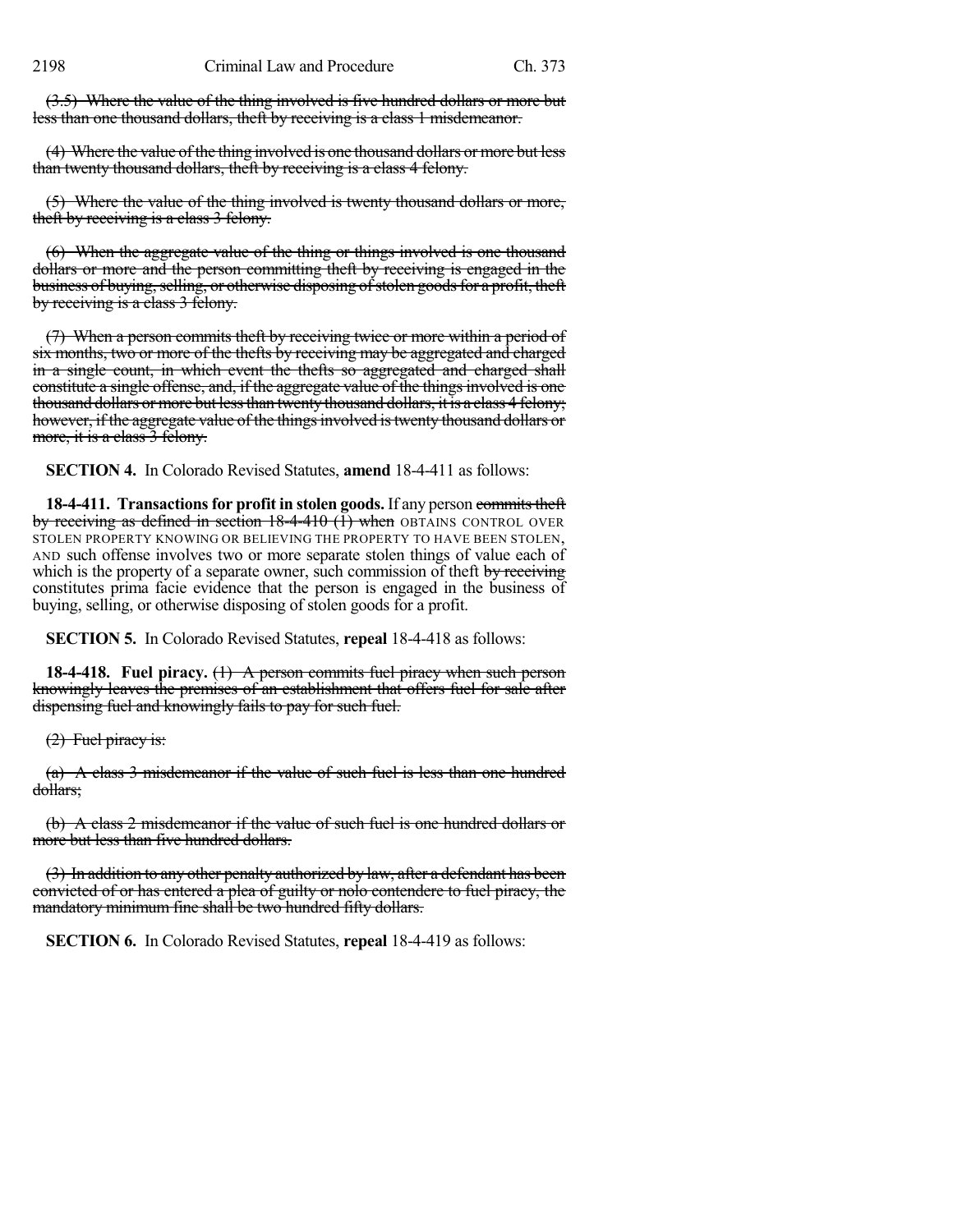**18-4-419. Newspaper theft.** (1) A person commits the offense of newspaper theft when that person obtains or exerts unauthorized control over more than five copies of an edition of a newspaper from a newspaper distribution container owned or leased by the newspaper publisher with the intent to prevent other individuals from reading that edition of the newspaper. Control is unauthorized if there is a notice on the newspaper or on the newspaper distribution container that possession of more than five copies with intent to prevent other individuals from reading that edition of the newspaper is illegal.

(2) Newspaper theft is a misdemeanor and shall be punished by a fine of:

(a) Up to one thousand dollars if the number of newspapers involved was one hundred or fewer or the number of newspapers involved was not determined;

(b) Up to two thousand five hundred dollars if the number of newspapers involved was more than one hundred and fewer than five hundred;

(c) Up to five thousand dollars if the number of newspapers involved was five hundred or more.

(3) As used in this section:

(a) "Edition of a newspaper" means a single press run of a newspaper.

(b) "Newspaper" means a periodical that includes news, editorials, opinion, features, or other matters of public interest that is distributed on a complimentary basis. Newspaper includes any student periodical distributed at any institution of higher education.

(c) "Periodical" means a publication produced on a regular interval.

(4) Notwithstanding any other remedies provided under this section, a newspaper publisher who is the victim of newspaper theft, an advertiser who placed an advertisement in a newspaper that was subject to newspaper theft, or a newspaper reader who regularly reads the newspaper subject to newspaper theft shall have a private civil right of action as provided in section 13-21-123, C.R.S., against the person or persons who acted in violation of subsection (1) of this section.

(5) Thissection shall not apply to a person who, with the authority or permission of the person who possesses real or personal property, removes or disposes of newspapers that have been deposited in or left on that property without the authority or permission of the person who possesses the real or personal property.

**SECTION 7.** In Colorado Revised Statutes, **repeal** 13-21-123 as follows:

**13-21-123. Civil liability for newspaper theft.** Notwithstanding any other remedies provided under this section, a newspaper publisher who is the victim of newspaper theft as described in section 18-4-419, C.R.S., or who had compensatory newspapers stolen, an advertiser who placed an advertisement in a newspaper that was subject to newspaper theft or a compensatory newspaper that was stolen, or a newspaper reader who regularly reads a newspaper subject to newspaper theft or a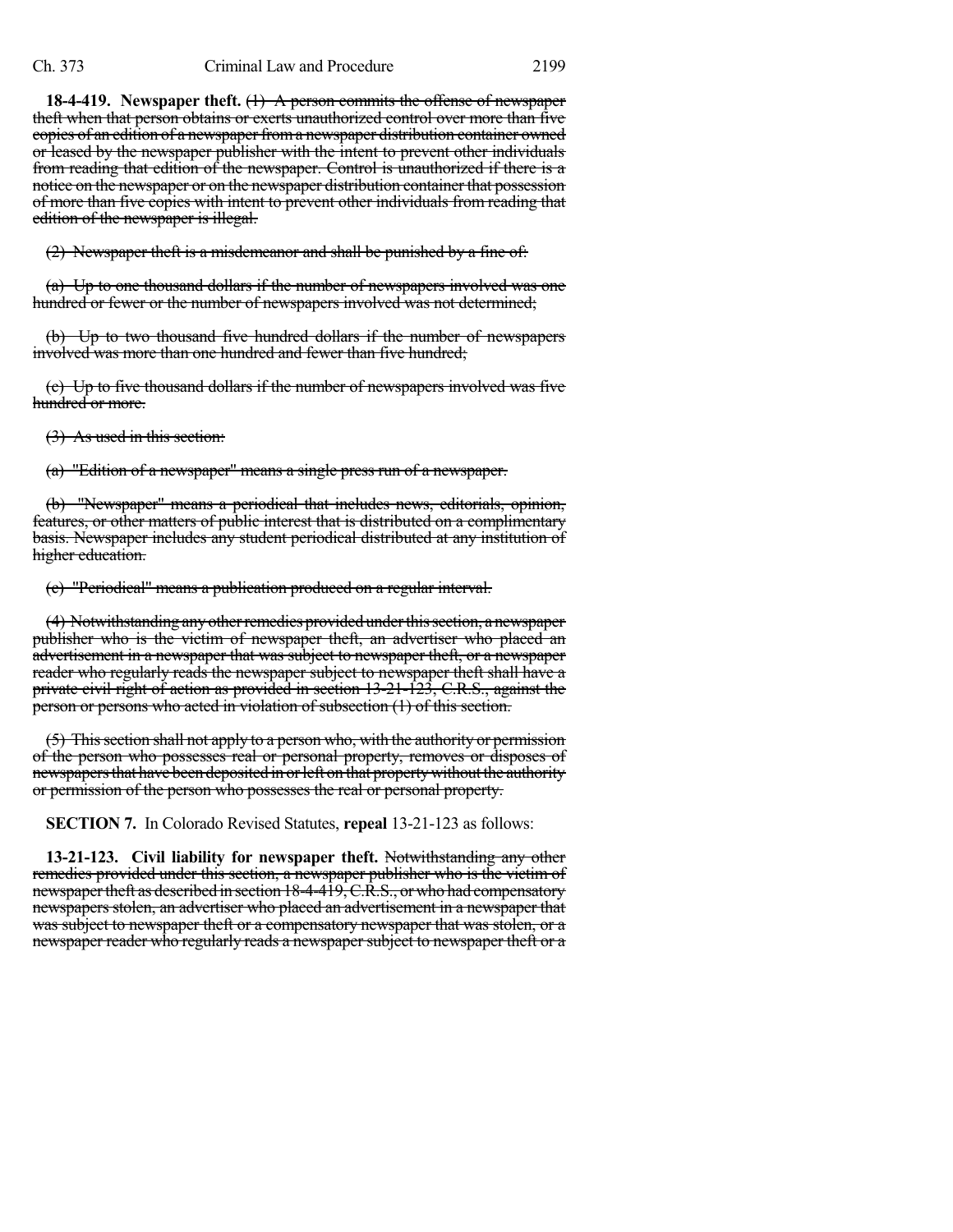compensatory newspaper that was stolen shall have a private civil right of action against the party who stole the newspapers. In any such action, the newspaper publisher shall be entitled to actual damages, a civil penalty of ten dollars for each newspaper obtained in violation of section 18-4-419, C.R.S., and attorney fees and costs, and the advertiser or newspaperreadershall be entitled to actual damages and attorney fees and costs.

**SECTION 8.** In Colorado Revised Statutes, 16-13-303, **amend** (1)(e)(I) and (1) (e) (II) as follows:

**16-13-303. Class 1 public nuisance.** (1) Every building or part of a building including the ground upon which it is situate and all fixtures and contents thereof, everyvehicle, and anyreal propertyshall be deemed a class 1 public nuisancewhen:

(e) (I) Used as a place where the commission of  $f_{\text{td}}$  then  $f_{\text{td}}$ , by receiving, as specified in section  $\overline{18-4-410}$ , C.R.S., occurs or as a place where misdemeanor theft by receiving, as specified in said section, repeatedly SECTION 18-4-401, C.R.S., occurs;

(II) Used for transporting property which is the subject of  $f$ elony theft, by receiving, as specified in section 18-4-410, C.R.S., or used for repeatedly transporting property which is the subject of misdemeanor theft by receiving, as specified in said section 18-4-401, C.R.S.;

**SECTION 9.** In Colorado Revised Statutes, 18-1-202, **repeal** (7)(b)(II)(B) and  $(7)$  (b) (II) (C) as follows:

**18-1-202. Place of trial.** (7) (b) (II) The provisions of subparagraph (I) of this paragraph (b) shall apply to the following offenses:

(B) Theft of rental property, as defined in section 18-4-402;

(C) Theft by receiving, as defined in section  $18-4-410$ ;

**SECTION 10.** In Colorado Revised Statutes, 18-13-115, **amend** (1) as follows:

**18-13-115. Notice - penalties.** (1) Except in the case of flea markets and similar facilities as provided in this subsection (1), every secondhand dealer shall conspicuously post a notice in a place clearly visible to all buyers and traders which sets forth the provisions of this section and of sections 18-13-114 and 18-13-116 and which sets forth the penalties for violating such sections and for violating section  $18-4-410$  SECTION 18-4-401, concerning theft. by receiving. Such notification shall include information to the effect that stolen property may be confiscated by any peace officer and returned to the rightful owner without compensation to the buyer. In the case of flea markets and similar facilities, the operator thereof shall post the notice required in this subsection (1) in such a manner as to be obvious to all persons who enter the flea market or similar facility.

**SECTION 11.** In Colorado Revised Statutes, 18-17-103, **amend** (5) (b) (II) as follows: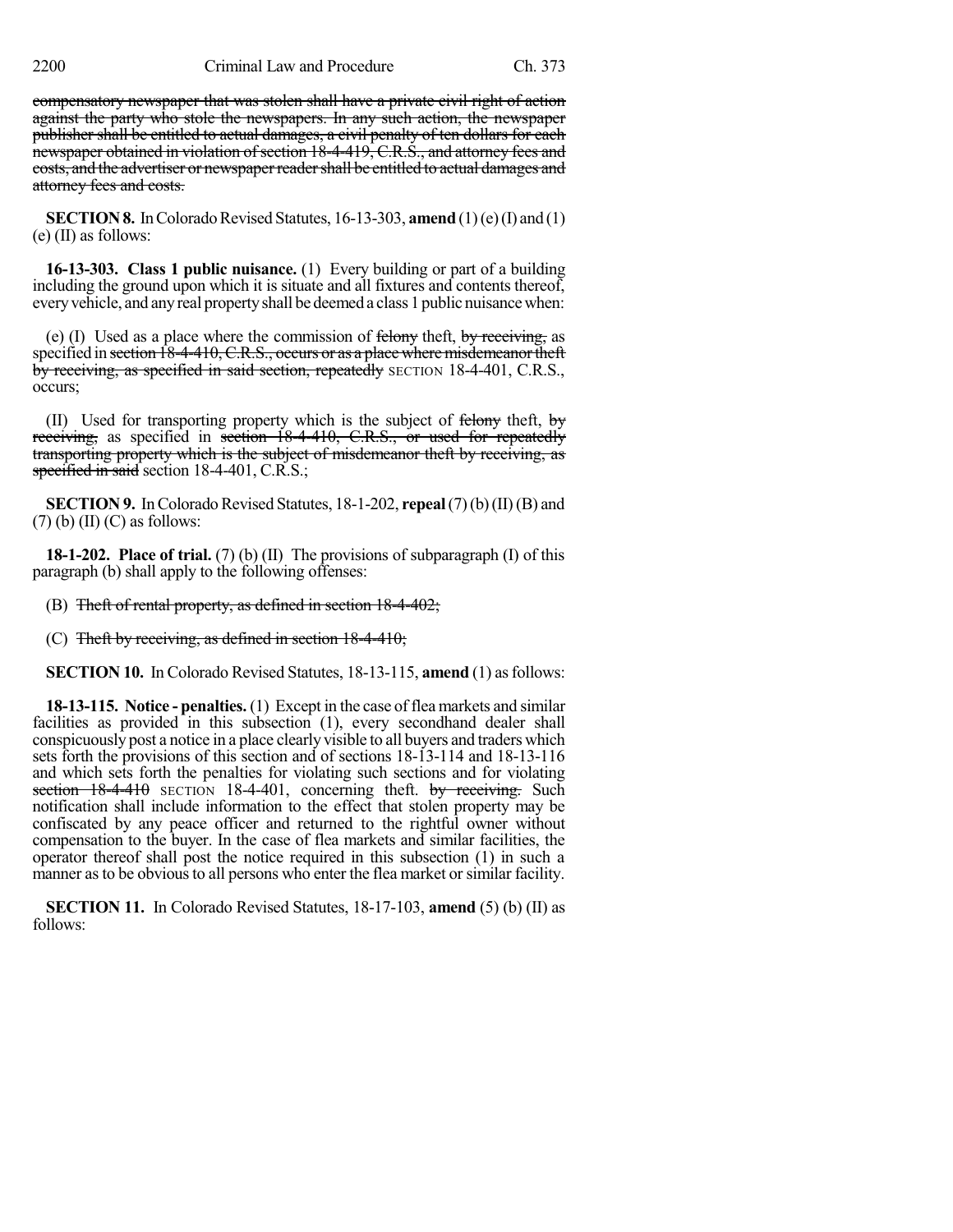**18-17-103. Definitions.** As used in this article, unless the context otherwise requires:

(5) "Racketeering activity" means to commit, to attempt to commit, to conspire to commit, or to solicit, coerce, or intimidate another person to commit:

(b) Any violation of the following provisions of the Colorado statutes or any criminal act committed in any jurisdiction of the United States which, if committed in this state, would be a crime under the following provisions of the Colorado statutes:

(II) Offenses against property, as defined in sections 18-4-102 (first degree arson), 18-4-103 (second degree arson), 18-4-104 (third degree arson), 18-4-105 (fourth degree arson), 18-4-202 (first degree burglary), 18-4-203 (second degree burglary), 18-4-301(robbery), 18-4-302(aggravatedrobbery),18-4-303(aggravated robbery of controlled substances), 18-4-401 (theft), 18-4-402 (theft of rental property), 18-4-409 (aggravated motor vehicle theft), 18-4-410 (theft by receiving), and 18-4-501 (criminal mischief);

**SECTION 12.** In Colorado Revised Statutes, 42-2-127, **repeal** (15) as follows:

**42-2-127. Authority to suspend license - to deny license - type of conviction - points.** (15) (a) (I) Whenever the department receives notice that a person has twice been convicted of, adjudicated for, or entered a plea of guilty or nolo contendere to a violation of section 18-4-418, C.R.S., the department shall suspend the license of the person for a period of six months.

(II) Whenever the department receives notice that a person has three or more times been convicted of, adjudicated for, or entered a plea of guilty or nolo contendere to a violation of section 18-4-418, C.R.S., the department shall suspend the license of the person for a period of one year.

(b) Upon suspending the license of any person as required by this subsection (15), the department shall immediately notify the licensee as provided in section <del>42-2-119 (2).</del>

(c) Upon a licensee's receipt of the notice of suspension, the licensee or the licensee's attorney may submit a written request to the department for a hearing. The department shall hold a hearing not less than thirty days after receiving such request. The hearing shall be conducted by a hearing commissioner appointed by the executive director of the department, and shall be conducted in accordance with the provisions of section 24-4-105, C.R.S.

(d) If a driver who has had a license suspended under this subsection (15) is subsequently acquitted of such charge by a court of record, the department shall immediately, or in any event no later than ten days after the receipt of notice of such acquittal, reinstate said license.

**SECTION 13. Appropriation - adjustments to 2013 long bill.** (1) For the implementation ofthis act, appropriations made in the annual general appropriation act to the department of corrections for the fiscal year beginning July 1, 2013, are